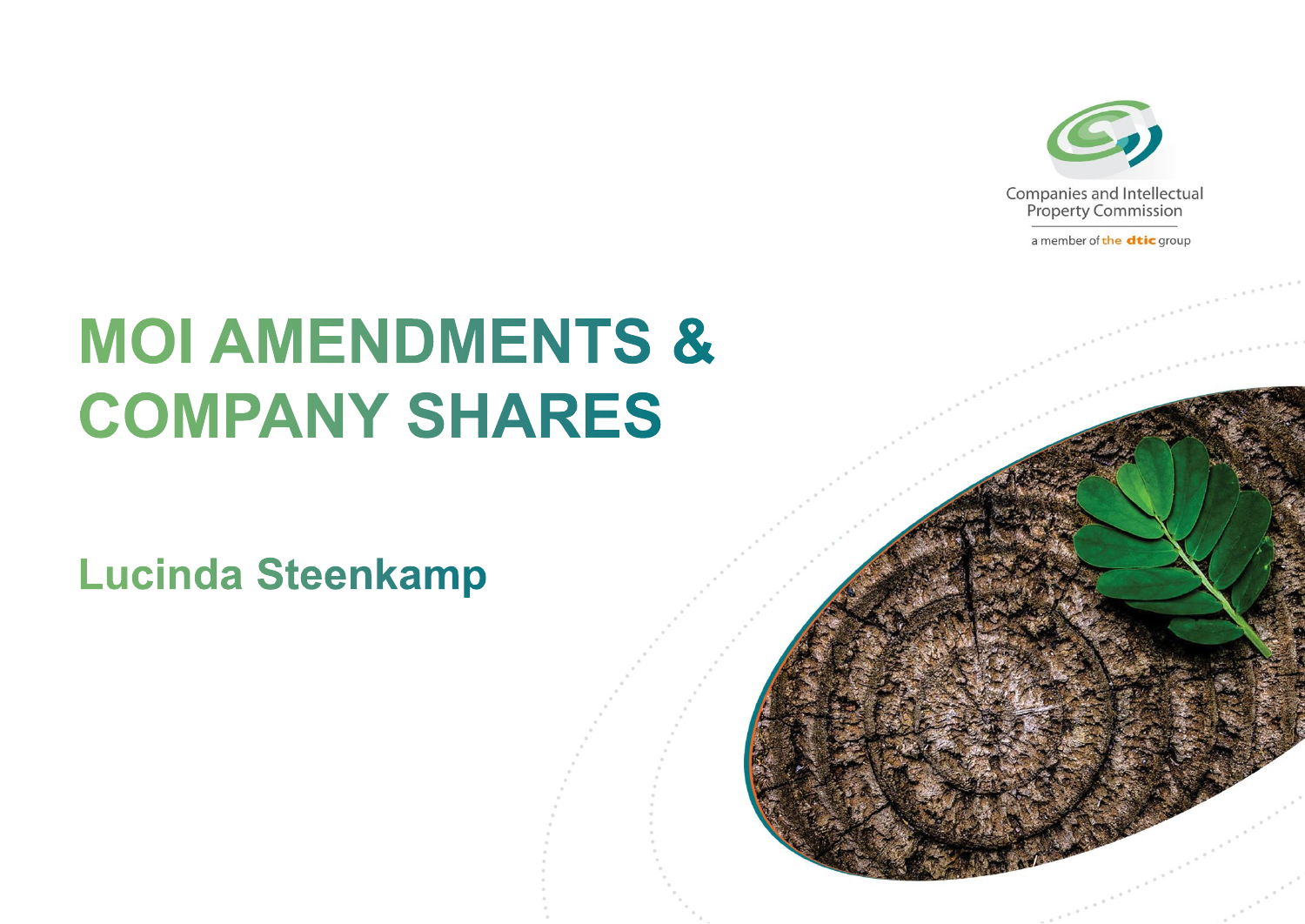### **CONTENT**

- $\triangleright$  Memorandum of Incorporation (MOI) **≻ Governance**
- $\triangleright$  Amendments to the MOI  $\triangleright$  Registered with CIPC and why
- $\triangleright$  Capitalisation of profit companies  $\triangleright$  Sections 35 – 38 of the Companies Act, 2008



- Conversion of shares and Regulation 31 of the Companies Act Regulations
- $\triangleright$  Transitional Arrangements (Schedule 5 Items 4 & 6)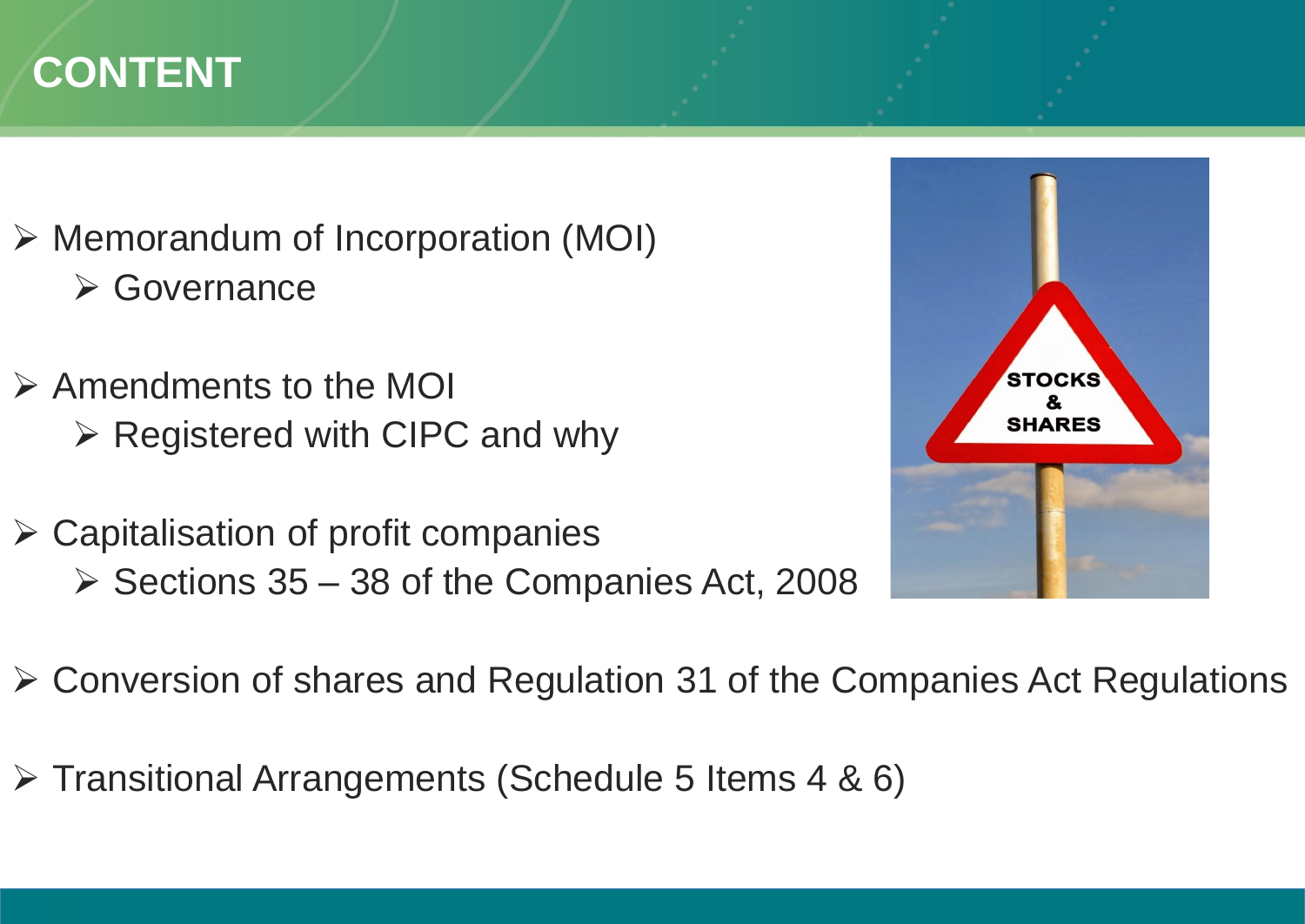### **MEMORANDUM OF INCORPORATION (MOI)**

- Memorandum of Incorporation is defined in the Companies Act, 71 of 2008 as the document, that sets out rights, duties and responsibilities of shareholders, directors and others within and in relation to a company, (corporate governance) and other matters as contemplated in section 15, and by which-
- a) the company was incorporated under this Act, as contemplated in section 13;
- b) a pre-existing company that was structured and governed before the later of the-
- i. effective date (1 May 2011) or
- ii. date it was converted to a company in terms of Schedule 2; or
- c) a domesticated company is structured and governed.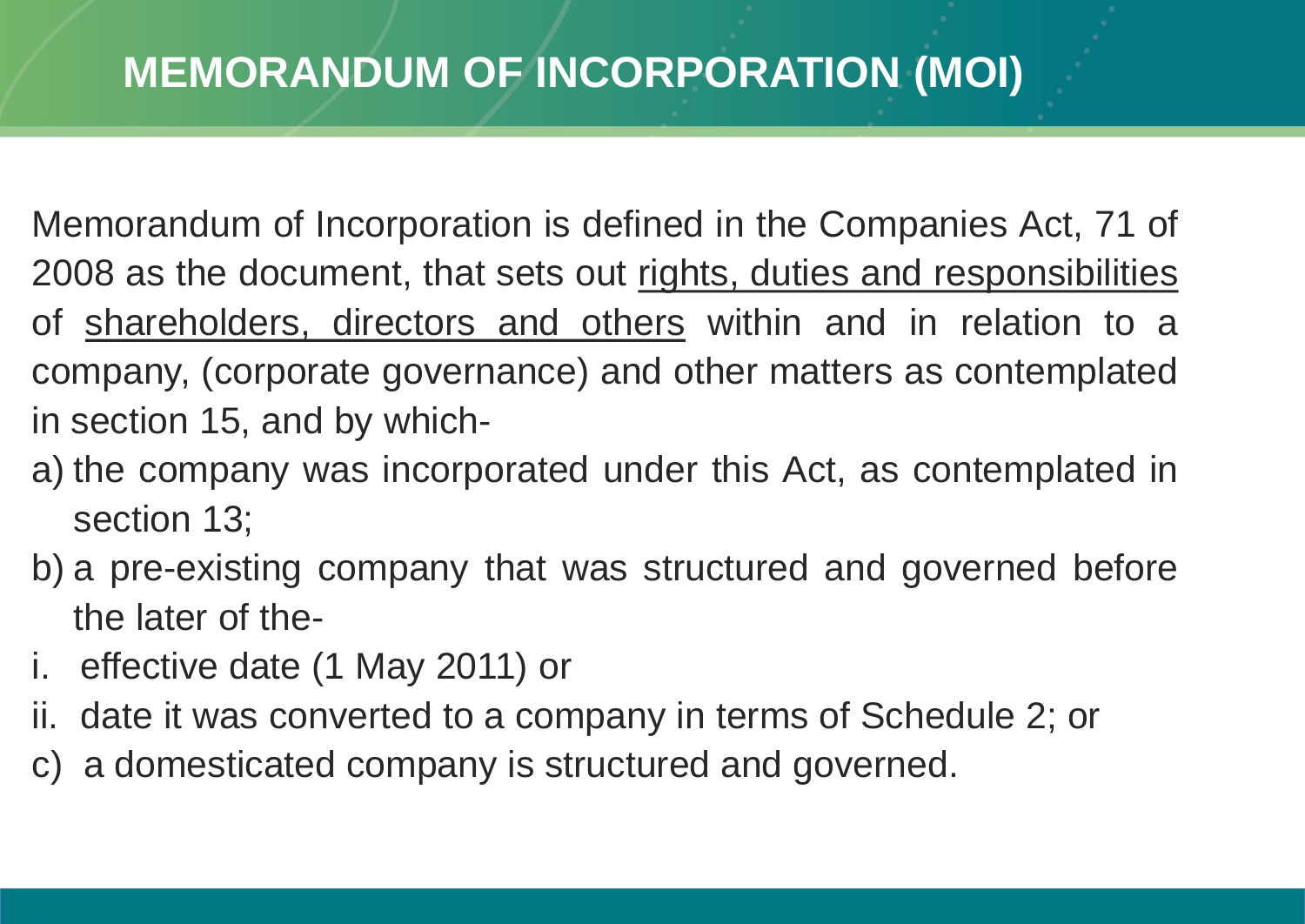### **AMENDMENTS TO THE MOI**

The following constitutes amendments to the MOI and must be filed with the CIPC to ensure up to date data on our records:

- 1. Adoption of a whole new MOI;
- 2. Amendments of certain sections of the MOI i.e removal of audit requirement in private companies;
- 3. Name change of a company;
- 4. Main business amendment not required in terms of profit companies, but may be filed. NPC's must have a main business indicated (Schedule 1, Item 1);
- 5. Authorized share amendments increase, decrease, creation conversion or reclassification;
- 6. Company type change NPC may not convert to a profit company, other type changes are allowed;
- 7. Ring-fencing of the MOI (RF) section 15(2) of the Act impose a higher standard, greater restriction, or similar onerous requirement.

**Example** – directors are only allowed to contract with a third party (on behalf of the company) to the monetary value of R300 000. (RF)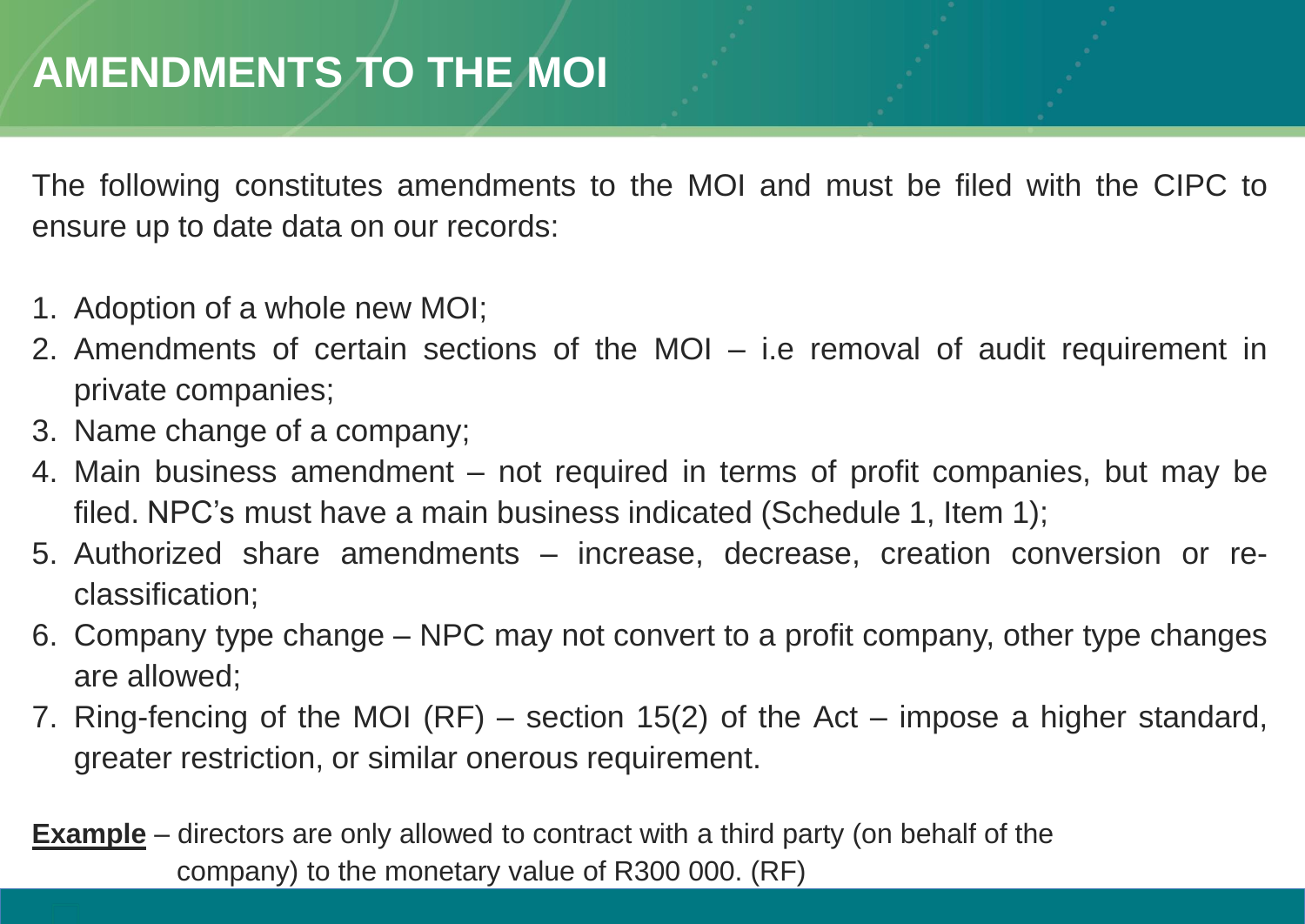**Alterations of the MOI** – section 17(1) of the Act – at any time a correction of a patent error may be filed by an authorized person – COR15.3

**Translation(s) of the MOI** – section 17(3) - may be filed with the CIPC for record purposes in any of the official South African languages – COR15.4. Afrikaans version of MOI is seen as a translation and must be filed under cover of a COR15.4.

**Consolidations of the MOI** – section 17(5) – at any time after a company has filed its MOI and subsequently filed one or more alterations or amendments the company may file a consolidated version of it (COR15.5) or the CIPC may require a company to file a consolidated version (COR15.6).

The latest version of a company's Memorandum of Incorporation that has been endorsed by the CIPC prevails in the case of any conflict between it (MOI) and any other purported version of the MOI of a company – authenticity – CIPC endorsed.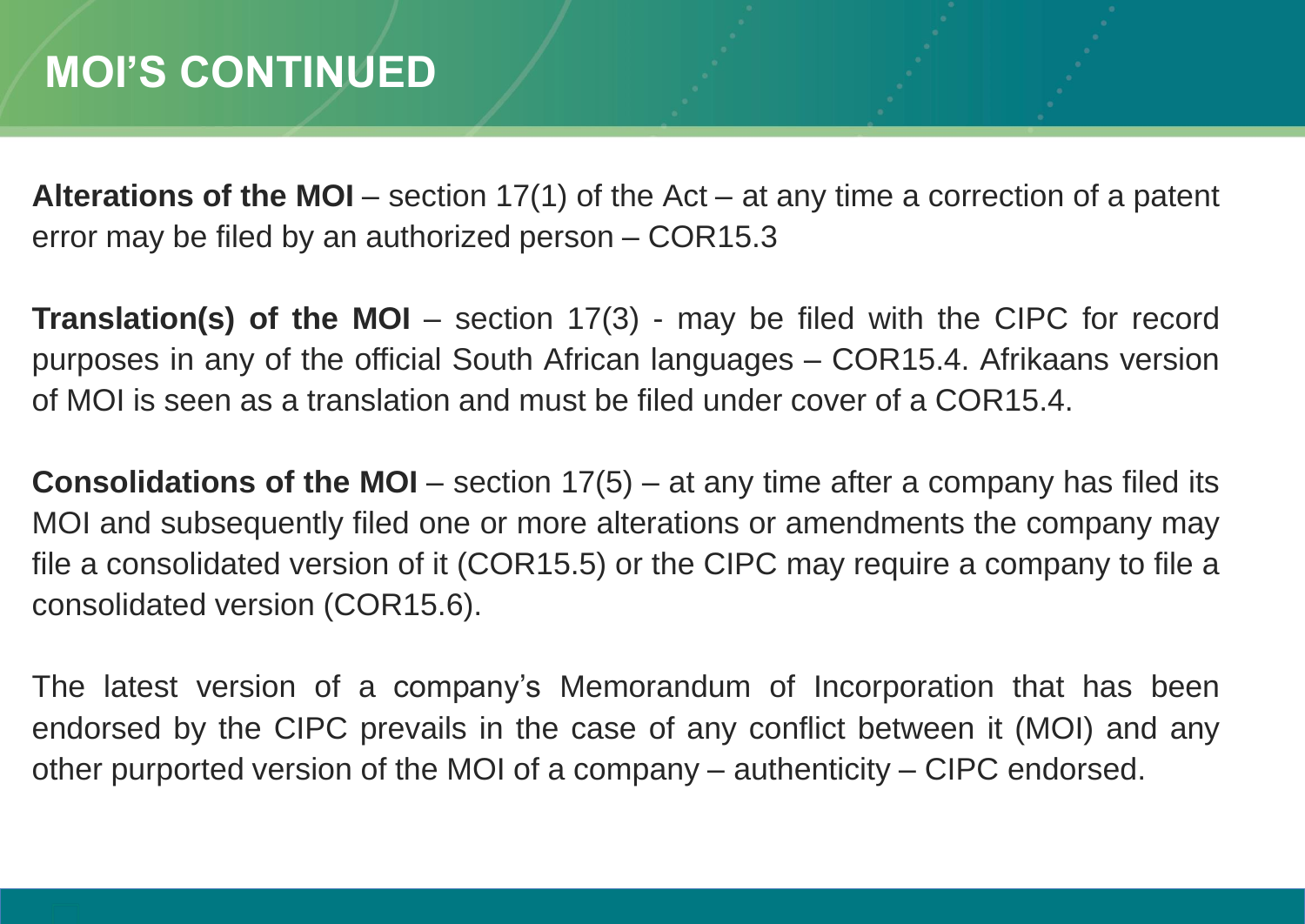Several sections of the Companies Act, 2008 is devoted to company shares, registers, shareholders, etc. With the inception of the new Act (2011) certain areas of shares (such as the issue thereof, premium accounts, share buybacks and more) is not relevant to the CIPC any longer, and requires no filing (or registration) thereof with the CIPC.

However, companies should be cognizant of the fact that even though filing with the CIPC is not necessary, the Act may still require the proper passing of special resolutions, etc.

Herewith a few facts as determined by the Companies Act, surrounding shares:

- $\div$  A share issued by a company is movable property (section 35(1)) and can be attached by a court of law, transferred, etc. Important to note is that the CIPC is not the holders of the rights attached to shares, and no warrant of execution or attachment in terms of company shares (and member's interest for that matter) can be served on and /or executed by the CIPC;
- Companies Act, 2008 removed the differentiation between shares with a par value or with no par value, therefore as from 1 May 2011 only authorized shares with no par value can be created (section 35(2));
- $\div$  A company may not issue shares to itself (section 35(3));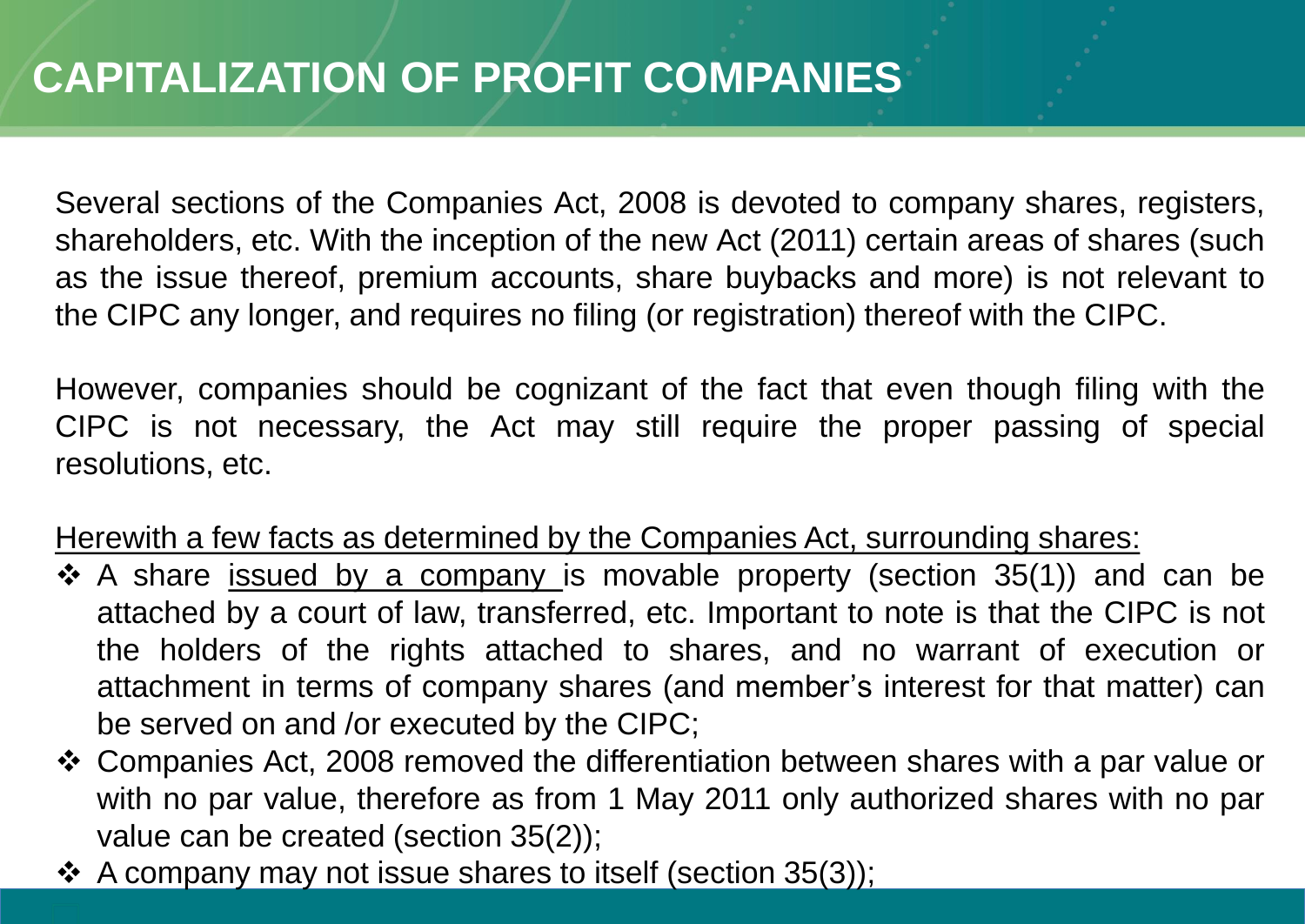#### **CAPITALIZATION OF PROFIT COMPANIES**

❖ An authorized share of a company has no rights attached to it, until it has been issued (section 35(4)).

This does not mean that the MOI cannot contain the rights and privileges associated with the authorized shares of the company, it only means that these rights and privileges as indicated in the MOI will only be attached to the individual share once it is issued.

CIPC online e-services platform provides for an automated share amendment service. Shares can be created and / or amended in terms of the Companies Act requirements electronically. The online service does not provide for the lodgment of an MOI (confirming the share amendment), which a lot of third parties raised a concern about. However, as discussed earlier in the webinar, shares may be amended without adopting (or lodging) a whole new MOI, and thus companies may proceed to tend to several amendments (shares, name changes, etc) and only then lodge a consolidated MOI that combines and confirm all the changes made.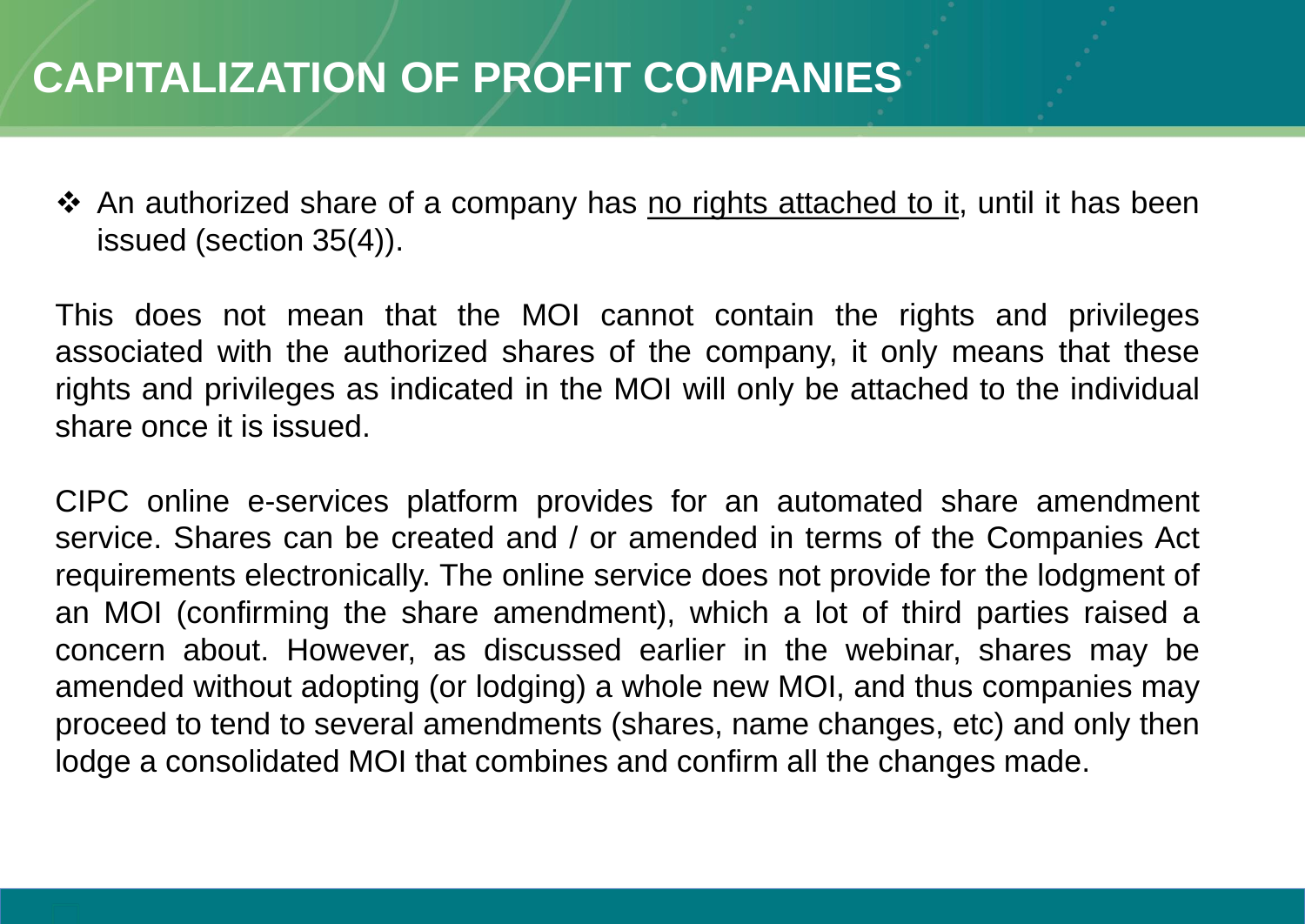#### **SHARE CAPITAL**

- A company's MOI must set out the different classes of shares and the number of shares for each class  $\overline{AND}$  the MOI must set out – (section 36(1))
- a distinguishing designation for each class of shares; and
- the preferences, rights, limitations, etc attached to each class

A company cannot have the same class of shares with different values. **Example**: 1000 ordinary par value shares of R1 each 1000 ordinary no par value shares

1000 – number of shares Ordinary – class Par / no par – base line value R1 / none – rand value

The above represents the exact same class of shares (with no distinguishing factor) with different values.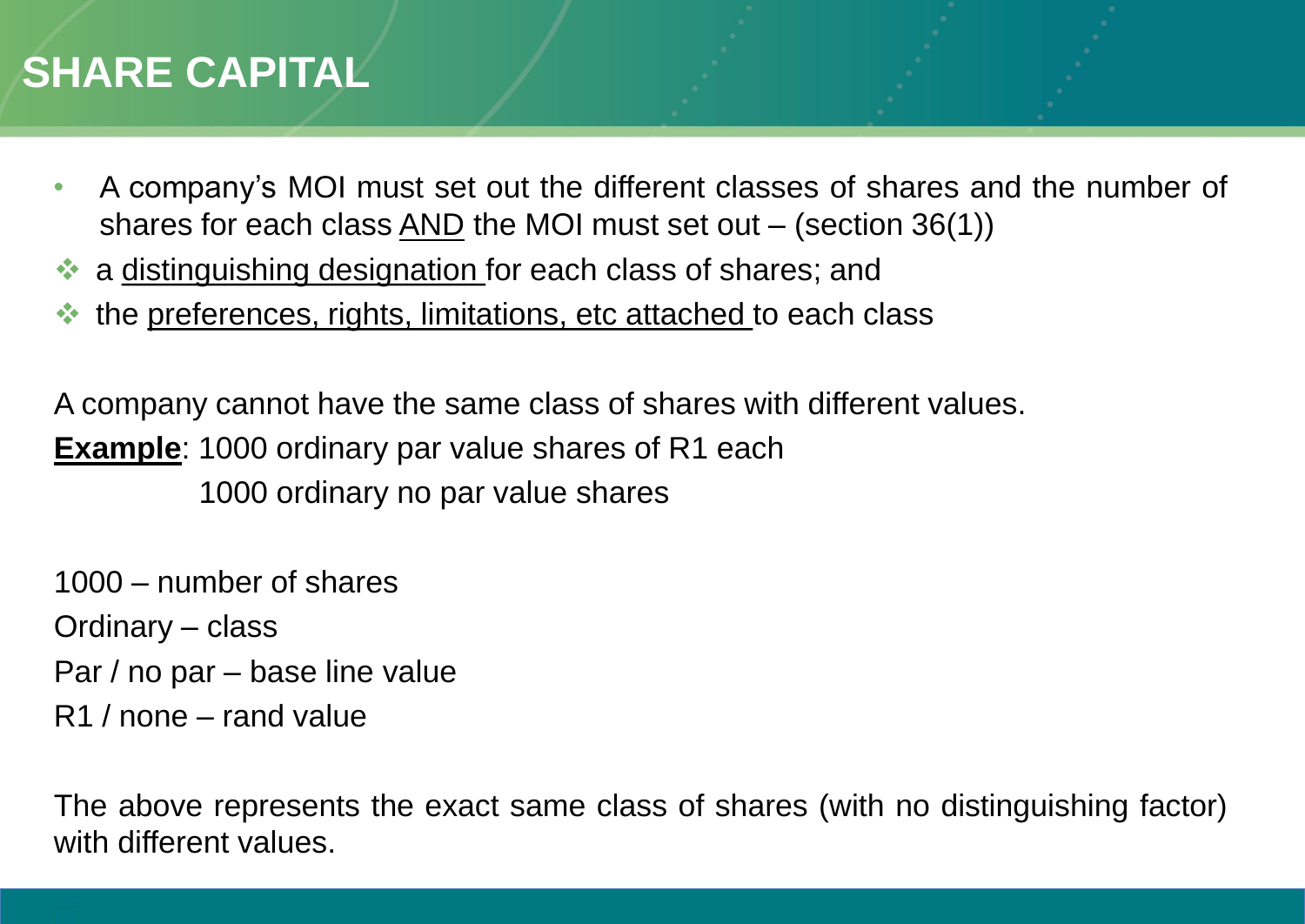In order to ensure compliance with the Companies Act (section 36) a company must add a distinguishing designation to each of its classes to allow for the CIPC, shareholders and potential investors to be able to differentiate between the different classes of shares and the rights, etc attached thereto.

**Example**: 1000 ordinary par value shares of R1 each 1000 ordinary Class A no par value shares

Although both classes are "ordinary", the above designation "Class A" distinguishes the ordinary class with no par value shares, from the ordinary class that has existing par value shares.

A lot of authorized share applications are rejected, due to the use of the word "common" to describe a class of ordinary shares. There is no such thing as "common" shares and is not reflected in the Companies Act anywhere. Reference to "common" shares was made on the standard COR15.1A and COR15.1B forms, which was an error by the legislature and was corrected in 2012, notices of which was published in the Government Gazette.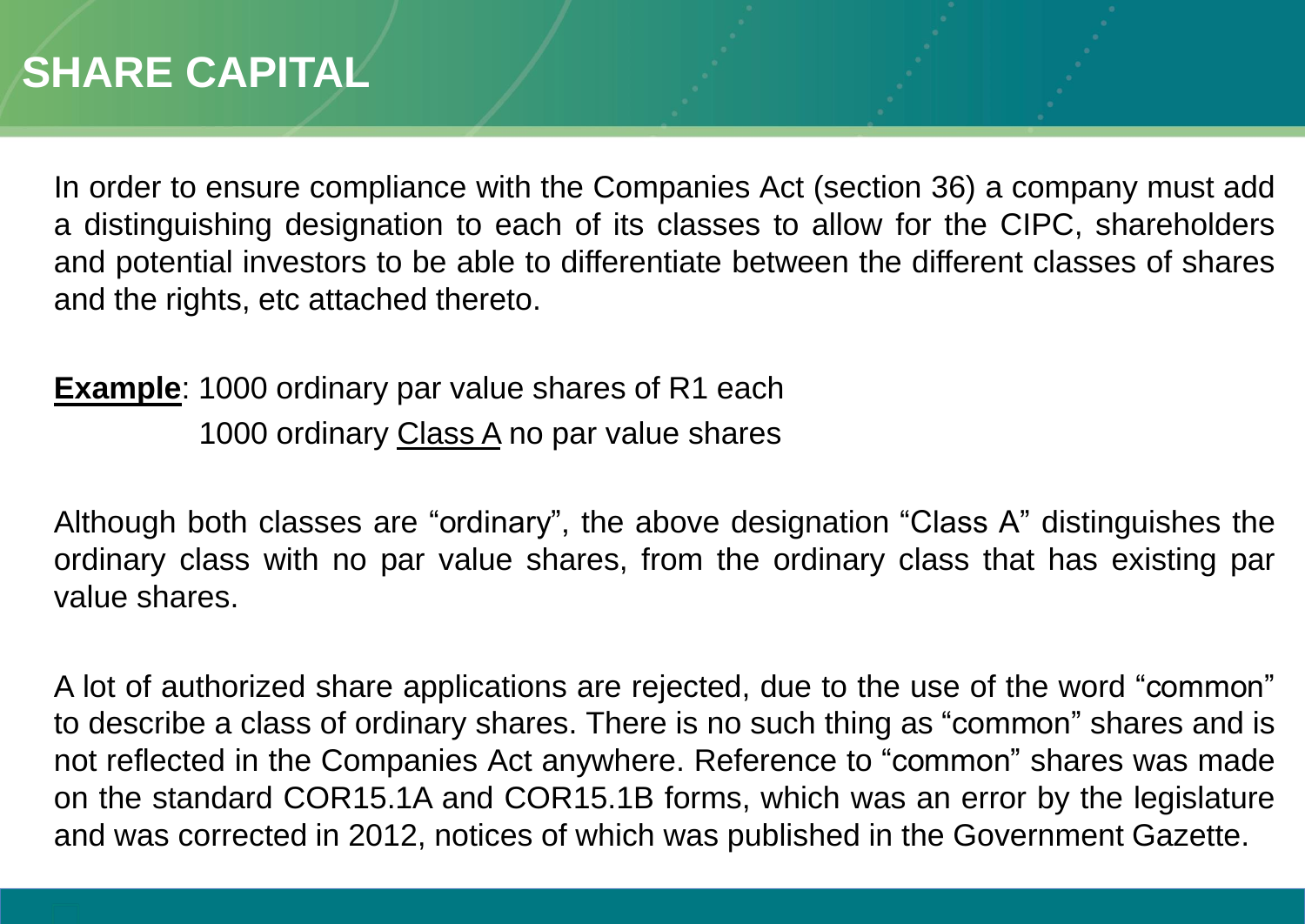A company may, by special resolution authorise the alteration of its share capital in one of the following ways:

- Increase its share capital by authorizing new classes of shares or, increase existing no par values shares;
- Decrease or cancel classes of shares;
- Subdivide its shares, or part of them into shares of smaller amount than is fixed by the MOI (in essence an increase in shares)
- Convert all of its ordinary or preference share capital consisting of shares having a par value into stated capital constituted by shares of no par value;
- Cancel unissued shares of par value and reduce the authorised share capital by the amount of the shares cancelled;
- Convert any of its shares, whether issued or not, into shares of another class (reclassification)

A company's MOI may also provide for unclassified shares, - shares where the associated preference, rights and limitations of that class of share have not been specified.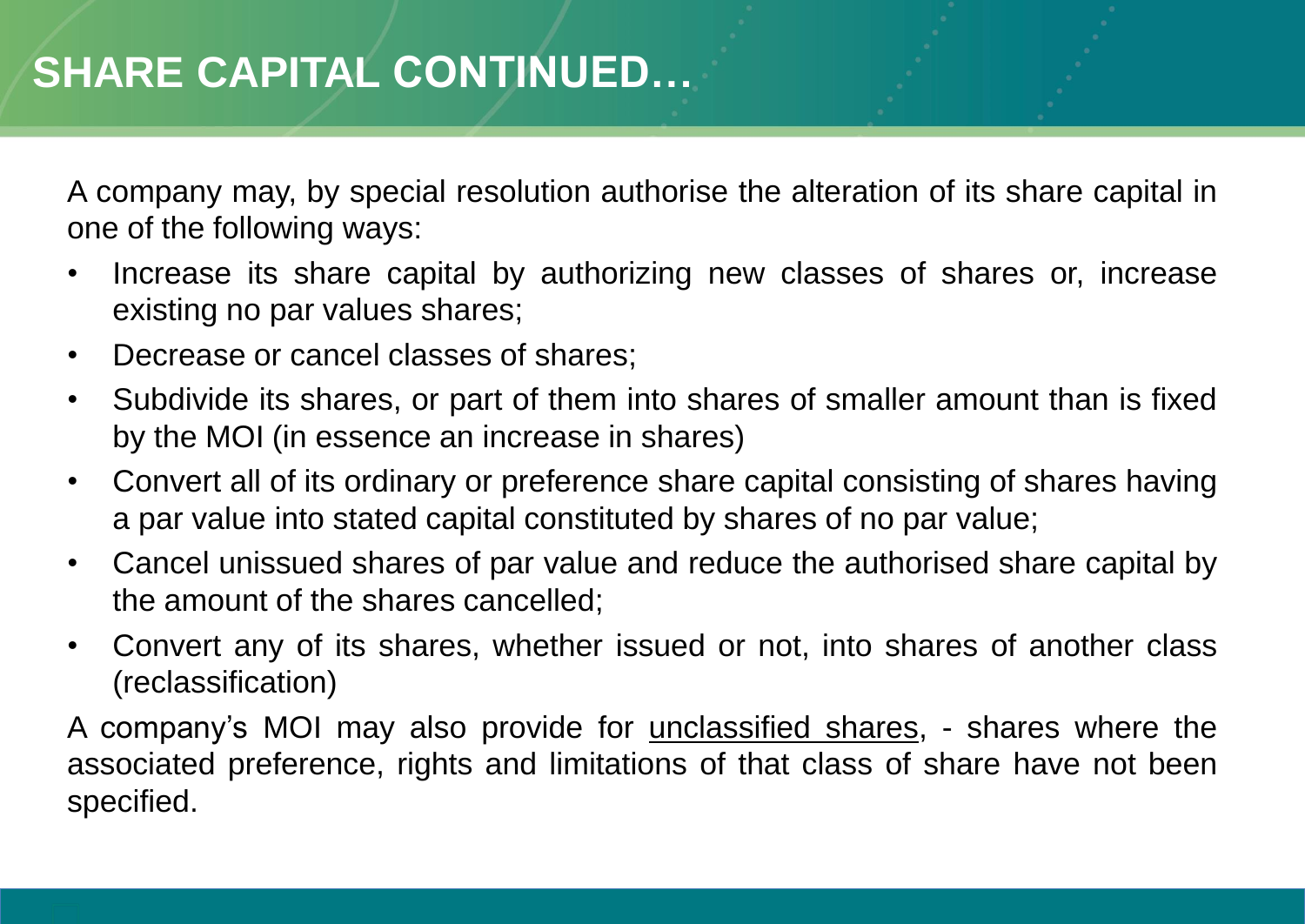The Companies Act, 2008 provides for pre-existing companies to retain its par value share classes. However no new classes of par value shares may be created, except for banks (exception). A pre-existing company may in terms of Reg 31(3)(b) convert that class or classes of authorized share/s having nominal value or par value shares to shares having no nominal or no par value shares.

- Reg 31(7) authorizes the board of the company to effect a conversion at any time by an amendment of the company's MOI, on condition that the amendment must not be done primarily to evade tax legislation (capital gains tax) and be approved by special resolution of the holders of the particular class of shares as well as the company's shareholders.
- The board must present a detailed report on the nature and effect of the amendment (Reg 31(7)(a-d)).
- The report must be circulated to the shareholders prior to the meeting and a copy thereof must also be submitted to SARS – Reg 31(8)(b).
- Although the Act provides for independent submission of the report with the CIPC, practically CIPC requires the report to be filed with the application to convert par value to no par value shares.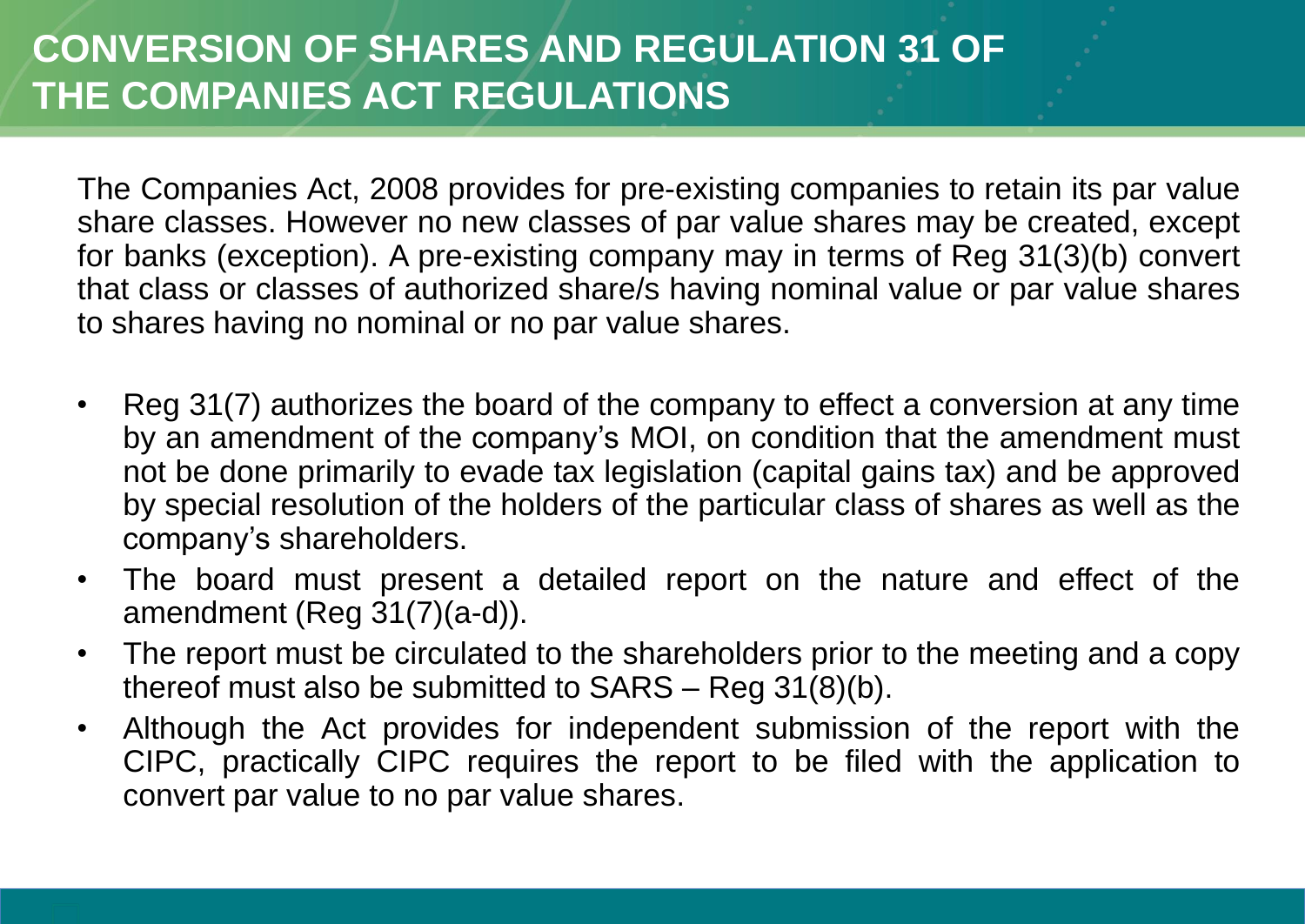With the incorporation of the Companies Act, 2008 transitional arrangements were necessary to ease existing companies into the legislative changes. 2 Items of Schedule 5 is relevant and applicable to our discussion on MOI's and Shares.

- Item 4 Memorandum of Incorporation:
- Every pre-existing company is deemed to have amended its MOI to reflect that it is a private-, personal liability-, public-, or non-profit company in accordance with the Companies Act of 2008;
- $\checkmark$  Limited by guarantee companies were done away with in terms of the new Act and were given 20 business days to become a profit company. All companies that did not elect to do so were converted to NPC's;
- $\checkmark$  Legislatively companies were given 2 years to adopt and file with the CIPC updated MOI's (in substitution of its Memo and Articles) to bring it in line with the current Companies Act;
- $\checkmark$  Companies that did not do so, and there exists a conflict between their Memo's and Articles and this Act, the Act prevails.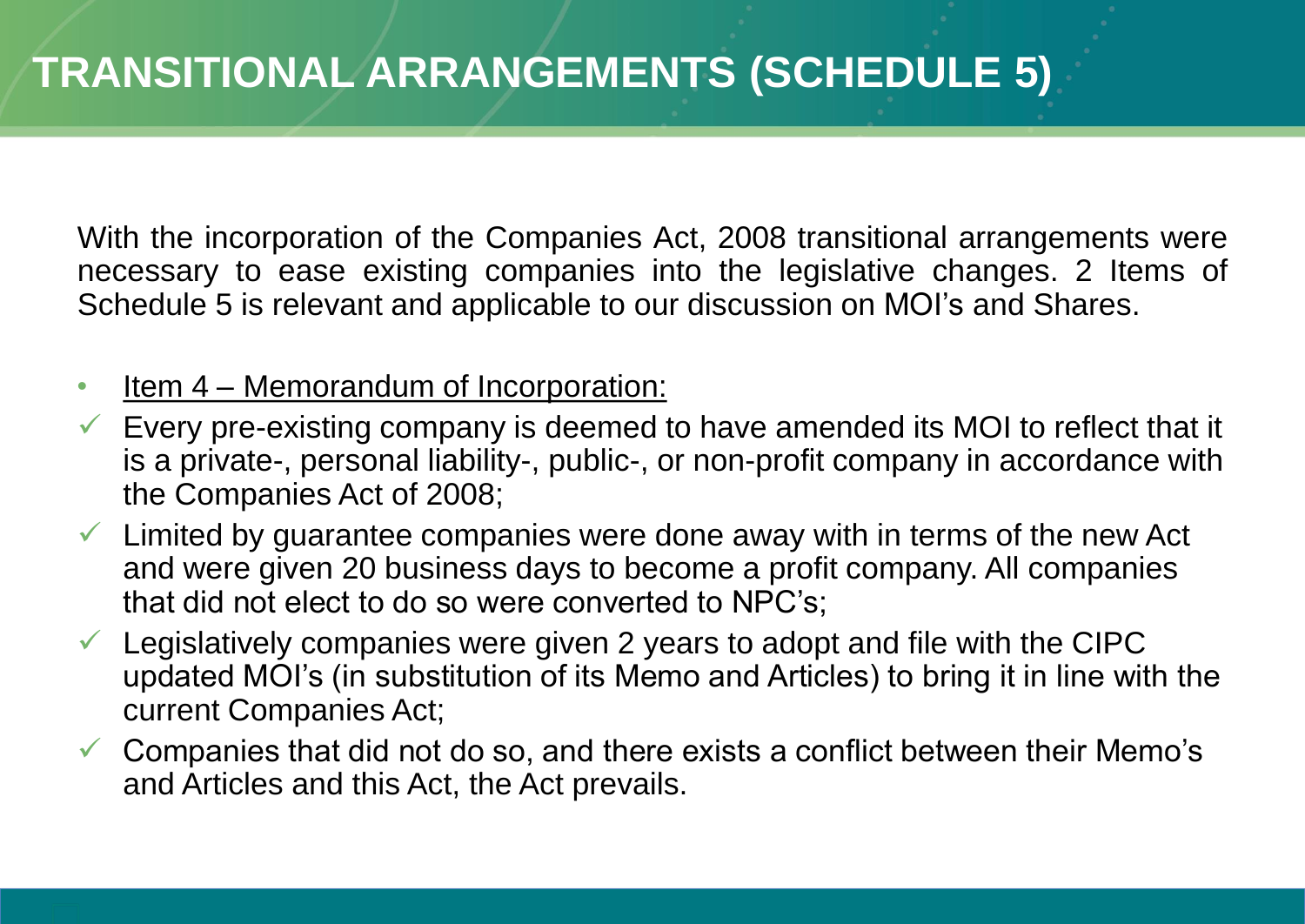### **TRANSITIONAL ARRANGEMENTS (SCHEDULE 5)**

- Item 6 Par value of shares, treasury shares, capital accounts and share certificates:
- $\checkmark$  The creation of new or increase of existing classes of par value shares does not apply to Banks as defined in the Banks Act, 1993 and thus only banks may create new classes of par value shares;
- $\checkmark$  Holders of par value shares (pre-existing companies) were and are allowed to retain such par value shares with the exact same rights and preferences attached as per the Companies Act of 1973;
- $\checkmark$  Companies should have amended its share certificates, but a failure of any share certificate to satisfy the requirements of section 51(1-4) – content of certificates – is not a contravention of the Act and does not invalidate the certificate.
- $\checkmark$  CIPC holds no record of shareholders or shareholding information and share certificates must be dealt with by companies internally.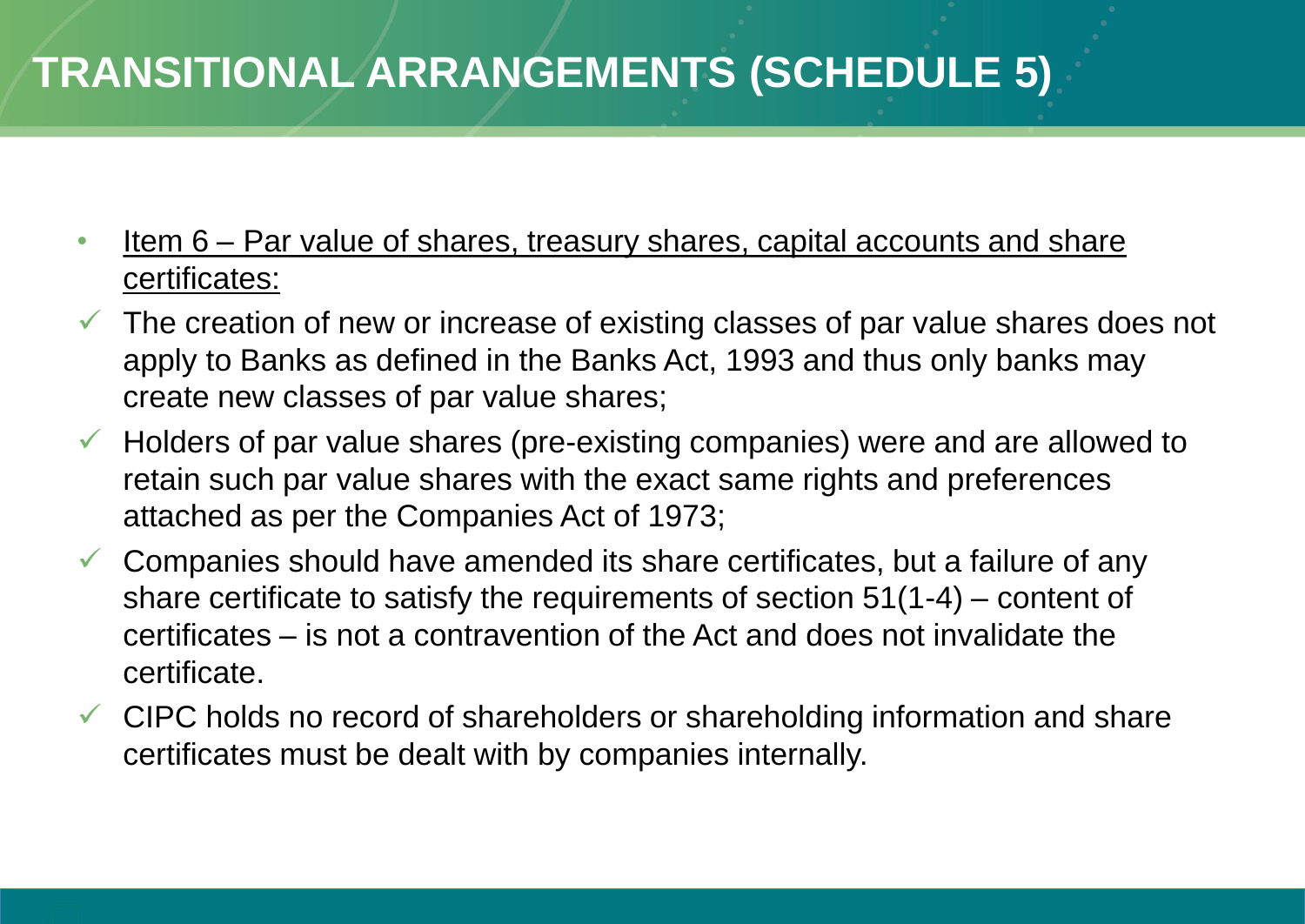

a member of the dtic group

# QUESTIONS?



The dti Campus (Block F - Entfutfukweni), 77 Meintjies Street, Sunnyside, Pretoria, P O Box 429, Pretoria, 0001 Tel: +27 12 394 5423 | Fax: +27 12 394 6423 | Call Centre: 086 100 2472 Email: LLesejane@cipc.co.za | Website. www.cipc.co.za